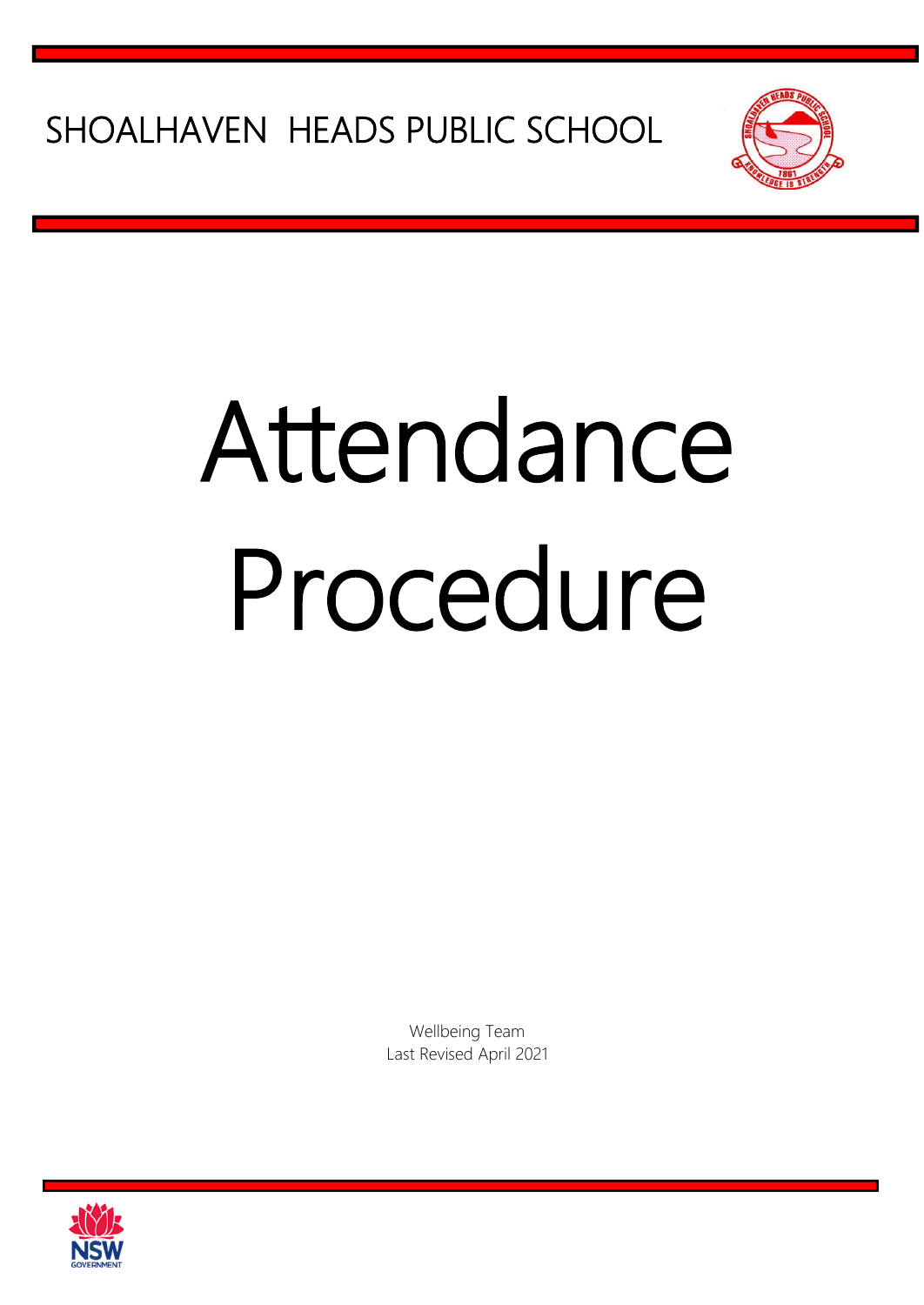# Purpose

Addressing the attendance of students is a whole school approach where all staff, students and the wider school community have a responsibility or role to ensure every student is at school each day it is open for instruction.

Regular attendance at school is essential if students are to achieve their educational best, and increase their career and life options. School staff remain committed to working in partnership with you to address the issues which are preventing students from full participation at school.

# Responsibilities

Supporting positive school attendance is a shared responsibility - everyone has a role.

## **Students**

Regular attendance at school helps students to maximise their potential. Students should;

- make sure they ready for each school day: uniform, books, bag, lunch
- chat with family, a friend or teacher if they have concerns about attending school, or something is making it difficult to get to school
- ask a teacher for help if school work is challenging or they are having social issues

### Parents

It is the duty of the parent of a child of compulsory school-age to make sure the child:

- is enrolled at, and attends a government school or a registered non-government school, or
- is registered for home schooling with the NSW Education Standards Authority (NESA) and receives instruction in accordance with the conditions to which the registration is subject
- attends school every day it is open unless a there is a justified reason for the child being absent

## **Staff**

Staff, in partnership with parents, are responsible for promoting the regular attendance of students. Encouraging regular attendance is a core school responsibility. Staff;

- must provide clear information to students and parents regarding attendance requirements and the consequences of unsatisfactory attendance
- must ensure the school has effective measures in place to monitor and follow up student absences
- are responsible for ensuring that attendance records are maintained in an approved format and are an accurate record of the attendance of students
- address the learning needs for students with attendance concerns
- ensure Child Protection requirements are adhered to for any matter relating to school attendance where safety, welfare or wellbeing concerns arise for a student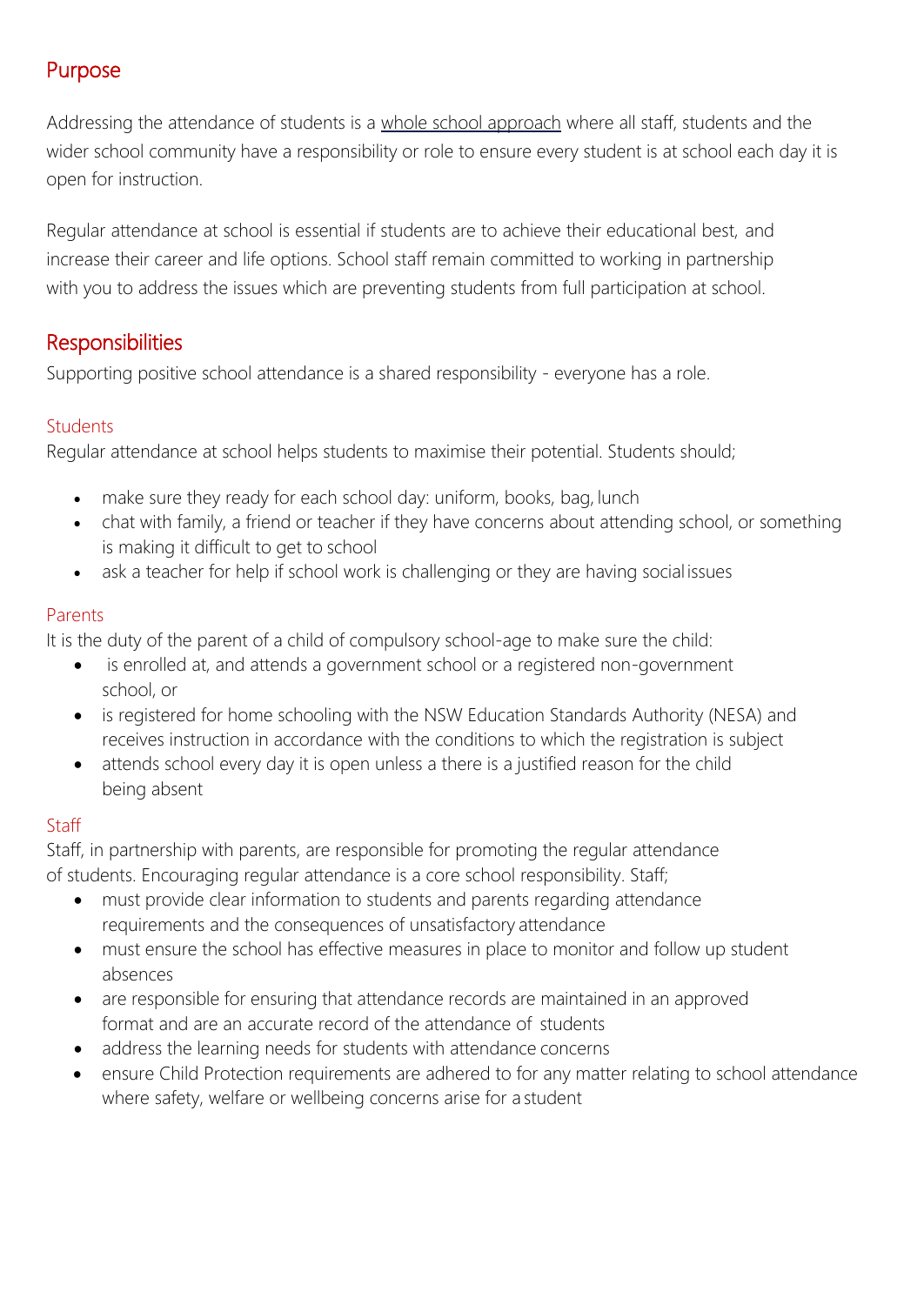

# Targeted intervetion

# Universal Strategies

# Universal Strategies to Address Absenteeism

Shoalhaven Heads expects student attendance to be at or above 95%

- Rolls are marked accurately before 9:30am each day
- Regular attendance monitoring practices are communicated and followed by all staff, including attendance monitoring by Learning & Support Teachers, audit of roll marking processes by wellbeing team, HSLO roll checks
- Regular follow up of unexplained absences by contacting parents after 2 consecutive days of absence. This can be verbal or in writing
- Maintain effective contact between classroom teachers and parents regarding absenteeism
- Attendance concerns are raised and discussed at Learning and Support meetings

# Targeted School Based Intervention Strategies to Address Students with Chronic Nonattendance or Lateness

(Students with attendance below 90%)

- School based reminder letter to parent about the importance of school attendance when student falls below 90%
- Meet with the student and parents, as required, when student's attendance does not improve after the letter or falls below 85%, to create an improvement plan created with the student and parents reviewed for improvement every 2 weeks
- If no sustained improvement recorded through the improvement plan, attendance Letter 1, sent to parents outlining next steps to improve student attendance which includes making an application to the HSLO
- Request and share information and working collaboratively with other government or nongovernment agencies to collectively support the attendance of students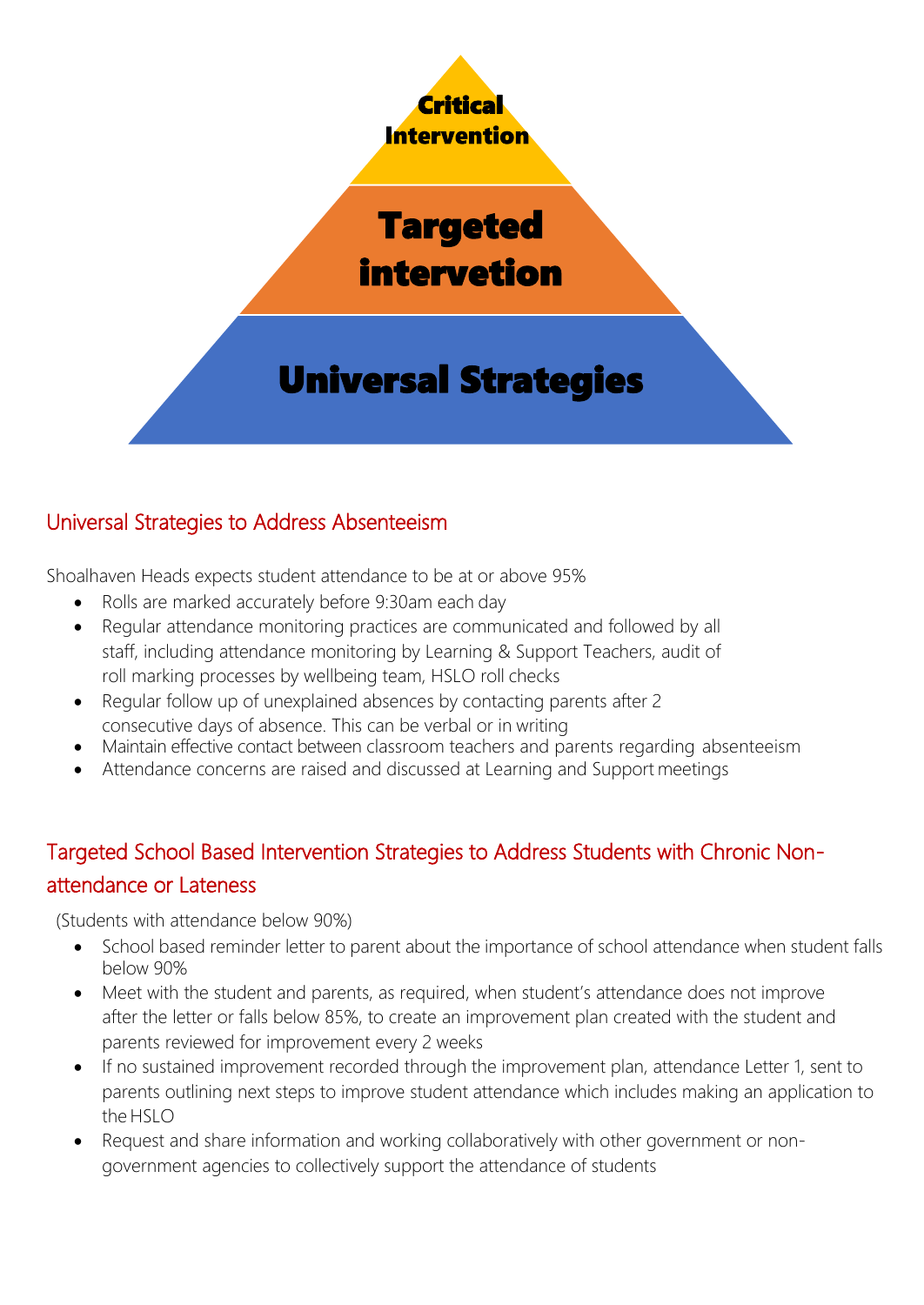# Critical Intervention strategies

- Case management of students through the HSLO/ASLO
- External supports including outside agencies

| <b>Actions</b>       |              |                                                                                                                                                                                                                                                                                                                                                                                                                                    |
|----------------------|--------------|------------------------------------------------------------------------------------------------------------------------------------------------------------------------------------------------------------------------------------------------------------------------------------------------------------------------------------------------------------------------------------------------------------------------------------|
| SASS                 | Whole School | Notify teachers whose roll appears as unmarked (daily)<br>Record late arriving students in school systems<br>Students who are late (after 9.05am) will sign in<br>at the Front Office and attend class with a note<br>Promote responsible attendance with the community                                                                                                                                                            |
| Classroom<br>Teacher | Class        | Mark rolls accurately and submit roll at the beginning of<br>$\bullet$<br>the day. Complete head count to ensure accurate numbers<br>Monitor/track students for notes if they have been absent<br>Make contact with parents on the second<br>consecutive day of absence<br>Amend discrepancies in the roll<br>Referral to Learning & Support Team if you have<br>attendance concerns about a student                               |
| Parents              | Children     | Ensure your child attends school every day on time<br>Provide a written explanation to justify absence. This can be<br>done through Compass, in writing or on the phone through<br>the front office<br>Provide a medical certificate when requested after an<br>ongoing absence due to illness<br>Ensure you speak with classroom teacher or Learning and<br>Support Teacher if there are concerns with your child's<br>attendance |
| Wellbeing Team       | Whole School | Discuss attendance concerns at Learning and Support<br>meetings<br>Follow up with teachers about student attendance<br>Monitor attendance data looking for trends<br>Manage targeted interventions<br>Liaise with external supports at critical intervention                                                                                                                                                                       |
| School<br>Counsellor | Whole School | Support students and families with concerns of<br>attendance and relay to LaST and classroom<br>teacher                                                                                                                                                                                                                                                                                                                            |
| HSLO/ASLO            | Whole School | Referrals<br>Home visits                                                                                                                                                                                                                                                                                                                                                                                                           |
| Principal            | Whole School | Manage complex cases with LaST, HSLO and<br>Director of Education<br>Monitor attendance data                                                                                                                                                                                                                                                                                                                                       |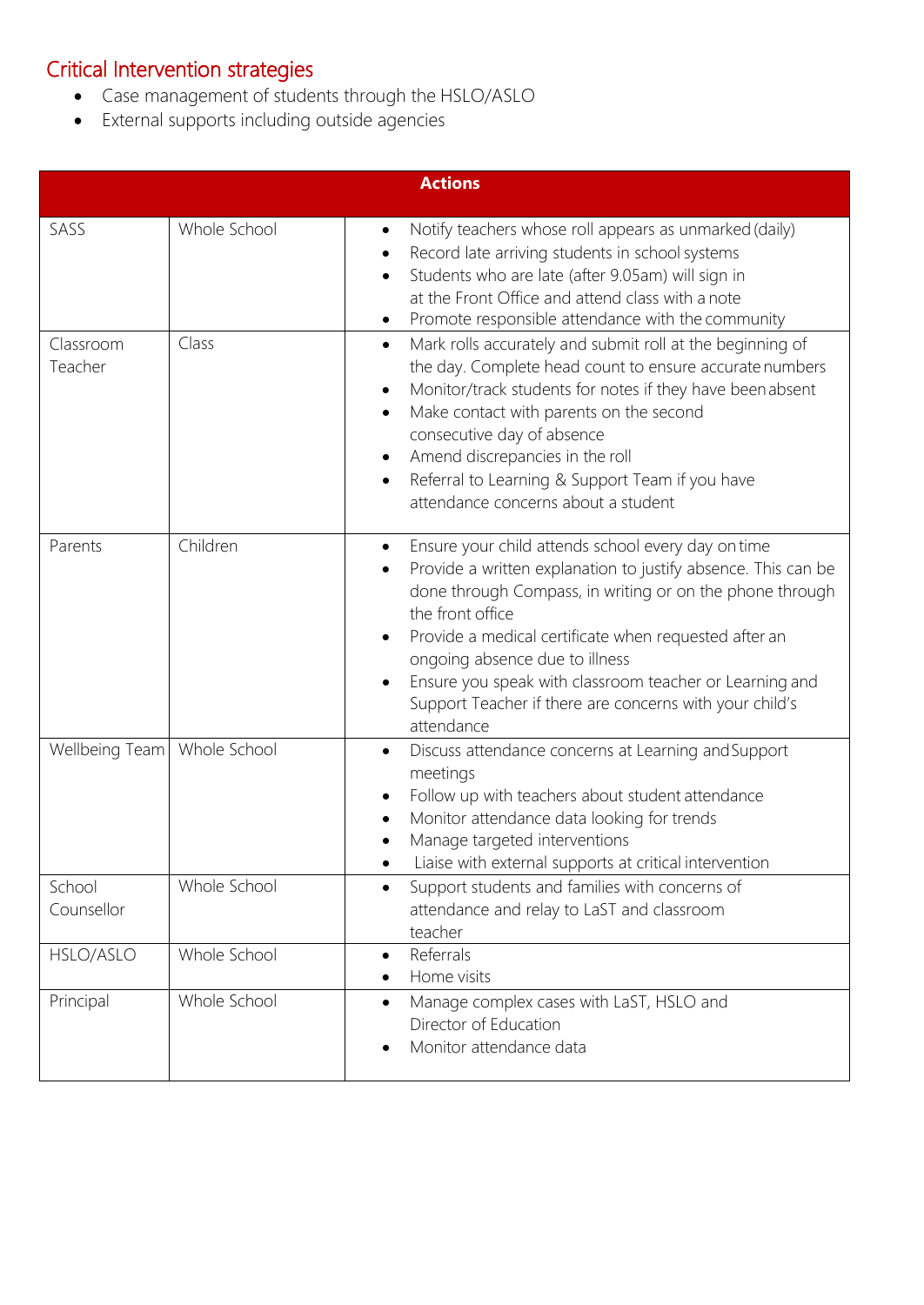# Monitoring Attendance

Student attended data is regularly monitored by Class Teachers, Wellbeing Team, Learning and Support Team and the school Principal.

Learning and Support meetings are held weekly where attendance concerns are discussed and interventions planned.

# What if my child is away from school

On occasion, your child may need to be absent from school. Justified reasons for student absences may include:

- being sick, or having an infectious disease
- having an unavoidable medical appointment
- being required to attend a recognised religious holiday
- exceptional or urgent family circumstance (e.g. attending a funeral)

You must contact the school to provide and explanation within 7 days or the absence will be marked as unjustified. Attendance explanations can be provided through Compass, in writing or on the phone through the school office. Facebook and SeeSaw are NOT acceptable platforms for explaining absences at Shoalhaven Heads Public School.

The Wellbeing Team may request medical certificates or other documentation when frequent or long-term absences are explained as being due to illness. This will help the school support the medical needs of the student while at school.

The Principal may decline to accept an explanation that you have provided if they do not believe the absence is in the best interest of your child. In these circumstances your child's absence would be recorded as unjustified.

# What might happen if my child continues to have unacceptable absences?

Our school will continue to work in partnership with parents to achieve the best outcomes for our students.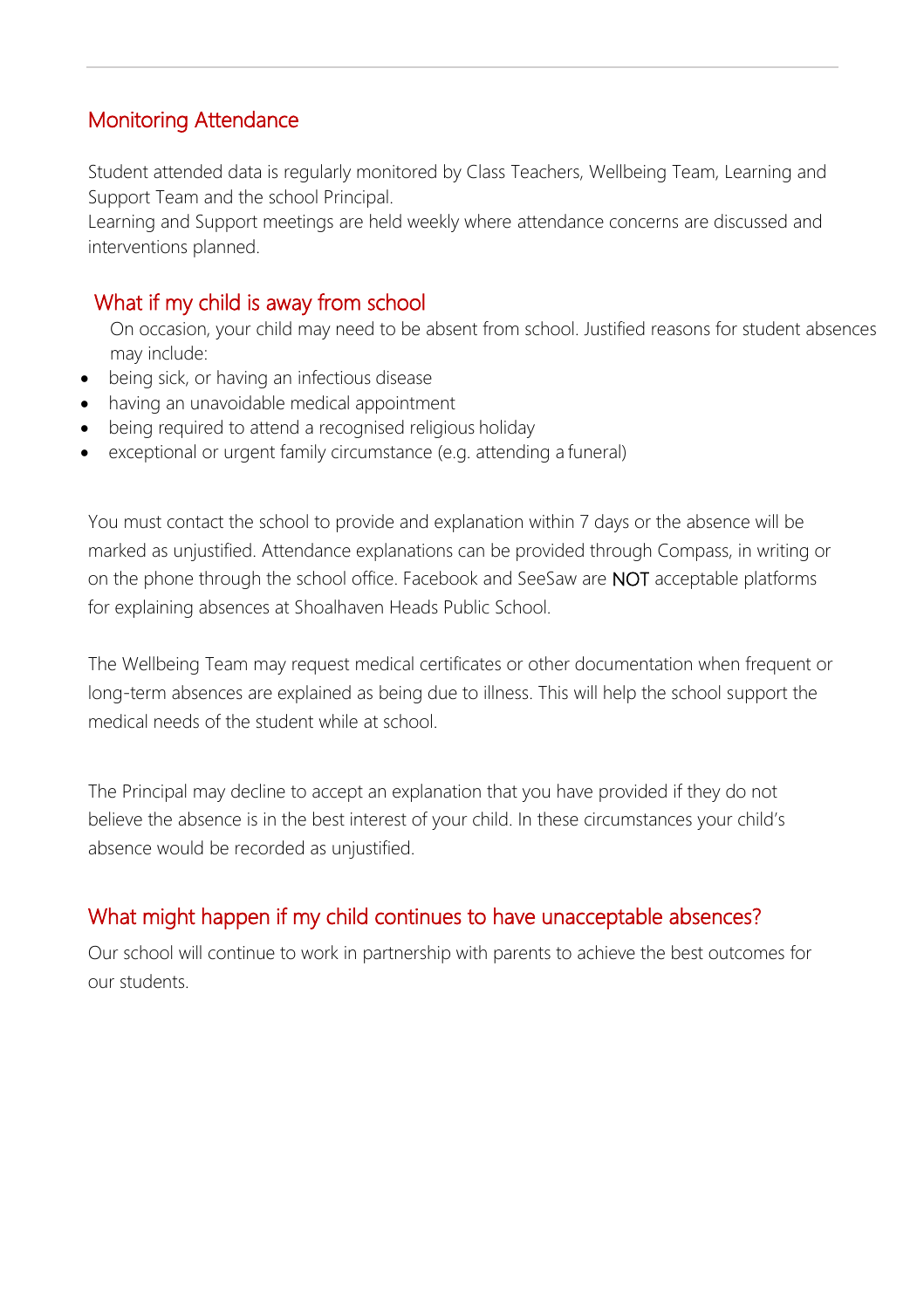The Department of Education and its employees may take further action outside the school setting where children of compulsory school age have recurring numbers of unexplained or unjustified absences from school.

Some of the following actions may be undertaken:

- Notification to government authority (Family and Community FACS)
- Compulsory Schooling Conferences- You may be asked, along with your child, to attend a Compulsory Schooling Conference. The conference will help to identify the supports your child may need to have in place so they attend school regularly. The school, parents and agencies will work together to develop an agreed plan (known as Undertakings) tosupport your child's attendance at school.
- Application to the Children's Court Compulsory Schooling Order If your child's attendance at school remains unsatisfactory the Department may apply to the Children's Court for a Compulsory Schooling Order. The Children's Court magistrate may order a Compulsory Schooling Conference to be convened.
- Prosecution in the Local Court in circumstances where a breach of compulsory schooling orders occurs further action may be taken against a parent in the Local Court. Theresult of court action can be the imposition of a community service order or a fine

### Review date

To ensure currency of information and continuous improvement of school practice, this document is due for review on or before 20 may 2022.

## Endorsement

This document supersedes any previous documents and is effective from 29 March 2021

Endorsed by: Sarah Baker

Principal,

Shoalhaven Heads Public School

### Resources

- **[School Attendance](https://policies.education.nsw.gov.au/policy-library/policies/school-attendance-policy/Student-Attendance-in-Government-Schools-Procedures-2015-word-version.docx.docx) Policy**
- [School Attendance in Government Schools Procedures](https://policies.education.nsw.gov.au/policy-library/policies/school-attendance-policy/Student-Attendance-in-Government-Schools-Procedures-2015-word-version.docx.docx) 2015
- [Attendance Matters](https://education.nsw.gov.au/student-wellbeing/attendance-matters-resources-for-schools/attendance-support-program)  resources for schools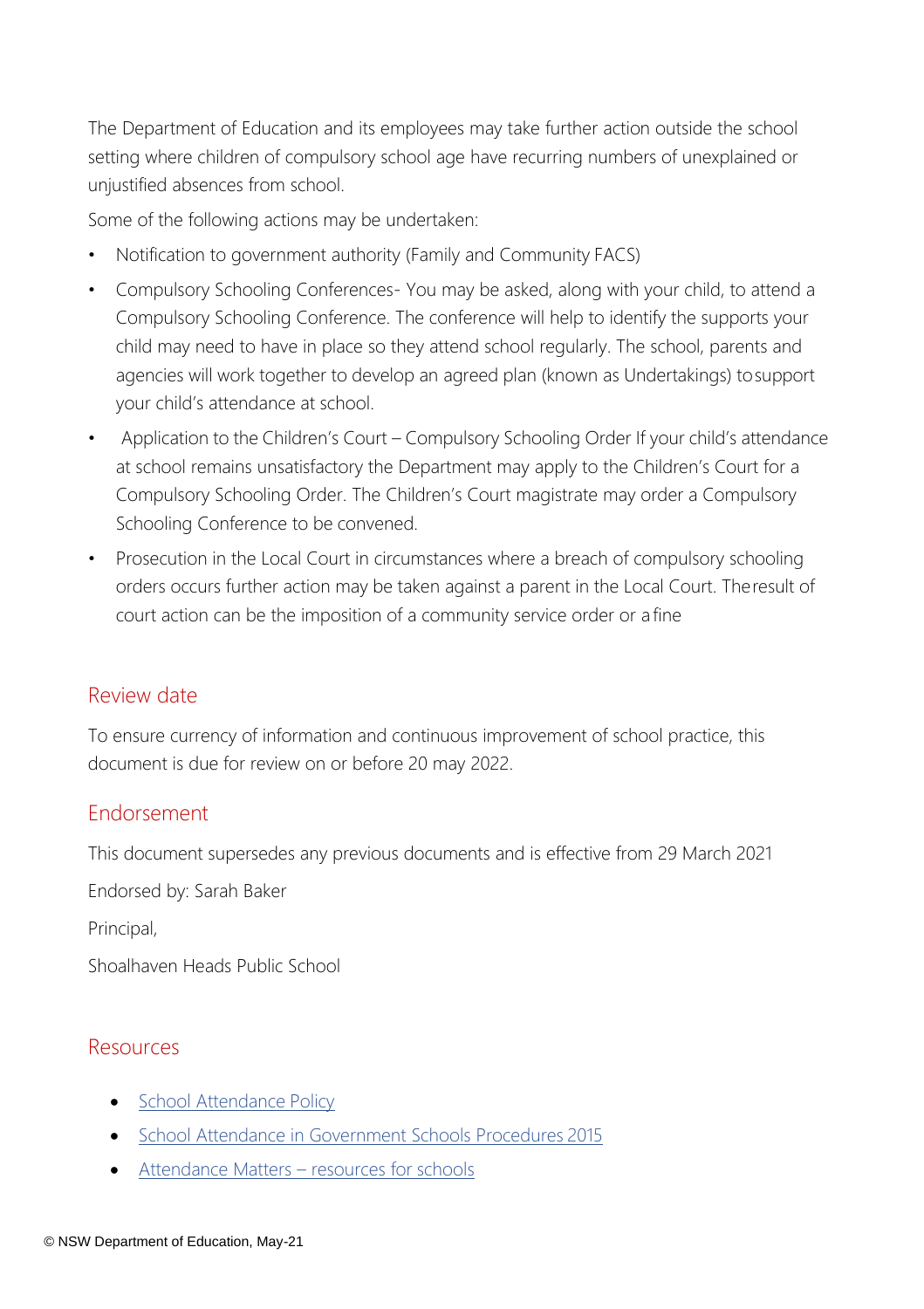

# **Compulsory School Attendance**

Information for parents

Education for your child is important and regular attendance at school is essential for your child to achieve their educational best and increase their career and life options. NSW public schools work in partnership with parents to encourage and support regular attendance of children and young people. When your child attends school every day, learning becomes easier and your child will build and maintain friendships with other children.

#### **What are my legal responsibilities?**

Education in New South Wales is compulsory for all children between the ages of six years and below the minimum school leaving age. The *Education Act 1990* requires that parents ensure their children of compulsory school age are enrolled at, and regularly attend school, or, are registered with the Board of Studies, Teaching and Educational Standards for homeschooling.

Once enrolled, children are required to attend school each day it is open for students.

#### **The importance of arriving on time**

Arriving at school and class on time:

- Ensures that students do not miss out on important learning activities scheduled early in the day
- Helps students learn the importance of punctualityand routine
- Give students time to greet their friends before class
- Reduces classroom disruption

Lateness is recorded as a partial absence and must be explained by parents.

#### **What if my child has to be away from school?**

On occasion, your child may need to be absent from school. Justified reasons for student absences may include:

- being sick, or having an infectious disease
- having an unavoidable medical appointment
- being required to attend a recognised religiousholiday
- exceptional or urgent family circumstance (e.g. attendinga funeral)

Following an absence from school you must ensure that within 7 days you provide your child's school with a verbal or written explanation for the absence. However, if the school has not received an explanation from you within 2 days, the school may contact you to discuss the absence.

Principals may decline to accept an explanation that you have provided if they do not believe the absence is in the best interest of your child. In these circumstances your child's absence would be recorded as unjustified. When this happens the principal will discuss their decision with you and the reasons why.

Principals may request medical certificates or other documentation when frequent or long term absences are explained as being due to illness. Principals may also seek parental permission to speak with medical specialists to obtain information to collaboratively develop a health care plan to support your child. If the request is denied, the principal can record the absences as unjustified.

#### **Travel**

Families are encouraged to travel during school holidays. If travel during school term is necessary, discuss this with your child's school principal. An *Application for Extended Leave* may need to be completed. Absences relating to travel will be marked as leave on the roll and therefore contribute to your child's total absences for the year.

In some circumstances students may be eligible to enrol in distance education for travel periods over 50 school days. This should be discussed with your child's school principal.